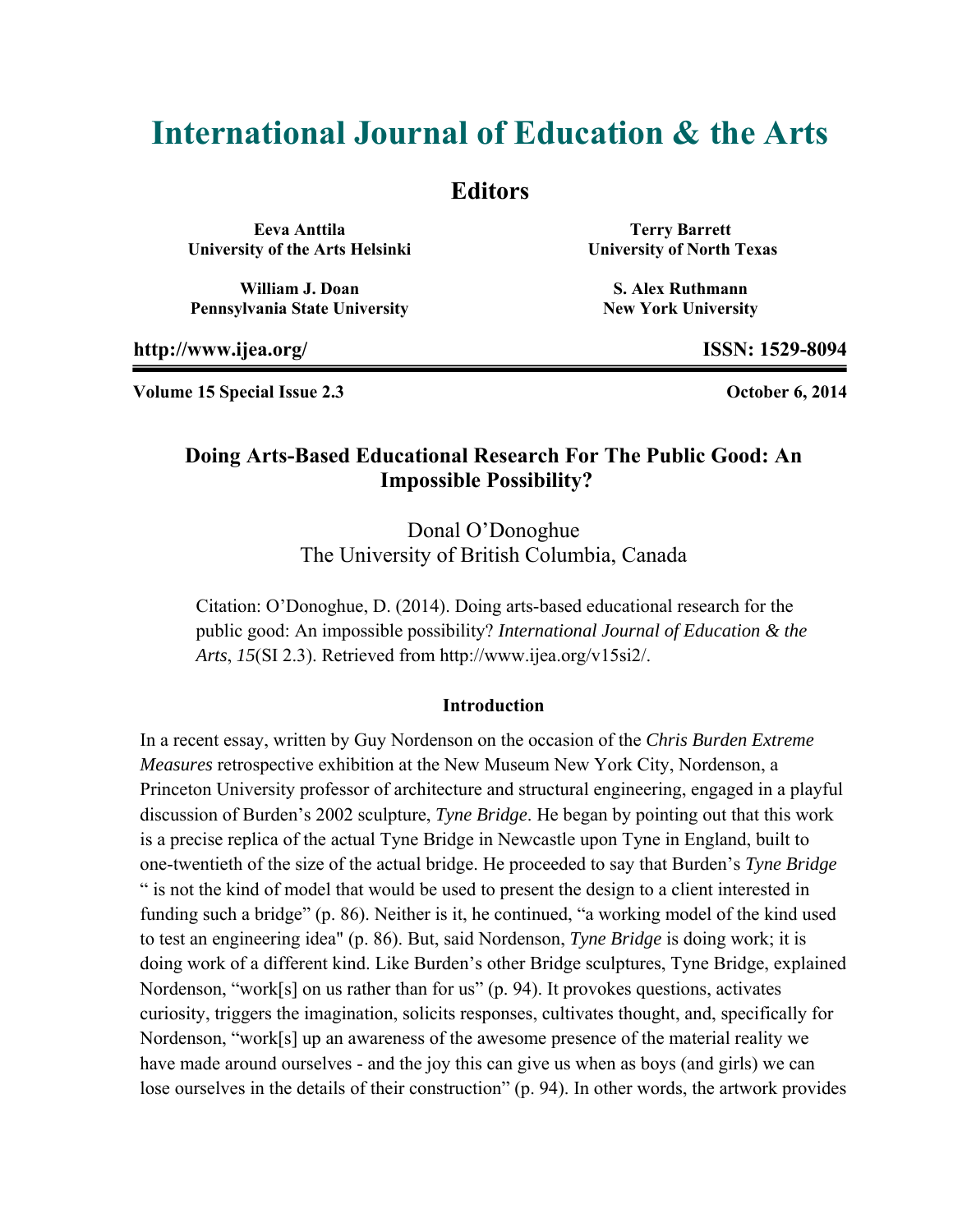an infinite space of possibilities where questions can be asked, uses imagined, and scenarios played out. For me, Nordenson's reading of the work does two things: First, it demonstrates that there is no single or absolute meaning to be gleaned from the work; no one overarching or underpinning significance that hovers above, behind or beneath the work as it lives in the contexts in which it is placed, in the circumstances in which it is brought into visibility and made intelligible, and in the situations that it produces. Second, it points to how Burden's *Tyne Bridge* is available for many interpretations.

Reading Nordenson's interpretation of Burden's *Tyne Bridge,* and paying attention, in particular, to how he did his interpretative work reminded me a lot of the nature of arts-based educational research outputs and how they tend to do their work. They do their work in a way that makes it difficult to claim that arts-based educational research outputs address societal needs and contribute to the public good — the theme of this special issue. By this I mean the following: Arts-based educational research outputs, for the most part, are of limited value for understanding a whole host of problems and challenges facing education today. Specifically, they do not offer answers or point to solutions to educational problems, just as Burden's *Tyne Bridge*, according to Nordenson, would be of little help to the engineer keen on testing an engineering idea, or the client interested in funding its construction. But, yet, like Burden's *Tyne Bridge*, (specifically Nordenson's reading of it), arts-based educational research outputs do something. They do something important for education: To use Nordenson's words, "[they] work on us rather than for us" (p. 94), and, it seems to me, they operate in ways more akin to the work of the intellectual than to the work of the researcher, even though they often emerge from research situations. Consider the following example. At the 2013 American Educational Research Association (AERA) Annual Meeting symposium entitled, *What does it mean to have an N of 1? Art-making, education research and the public good*, which is the subject of this special issue, one of the panel members and co-organizer of the symposium, Monica Prendergast read an autobiographical poem to a packed room; to an audience of educational researchers sympathetic, we might say, to what the arts can offer for illuminating educational situations and conditions; an audience receptive to the promise offered by poetry (in and through its own specific way of telling) for knowing more and knowing differently about things that matter in teaching lives. The poem, entitled *fat cow,* spoke to the difficult work of education. Specifically, it focused on one teacher's will to live on as a teacher in the face of inhospitable experiences that refused to fully disappear no matter how far they receded into the background of her teaching life. Judging from the audience's reaction, *fat cow* created for many present what Peter deBolla (2001) calls a "somatic response" – a response, he explains that is characterized by a "sensation akin to tingling, a kind of spinal overexcitation, or curious shudder – that involuntary somatic spasm referred to in common speech by the phrase "someone walking on one's grave" (p. 2). In other words, it did something important.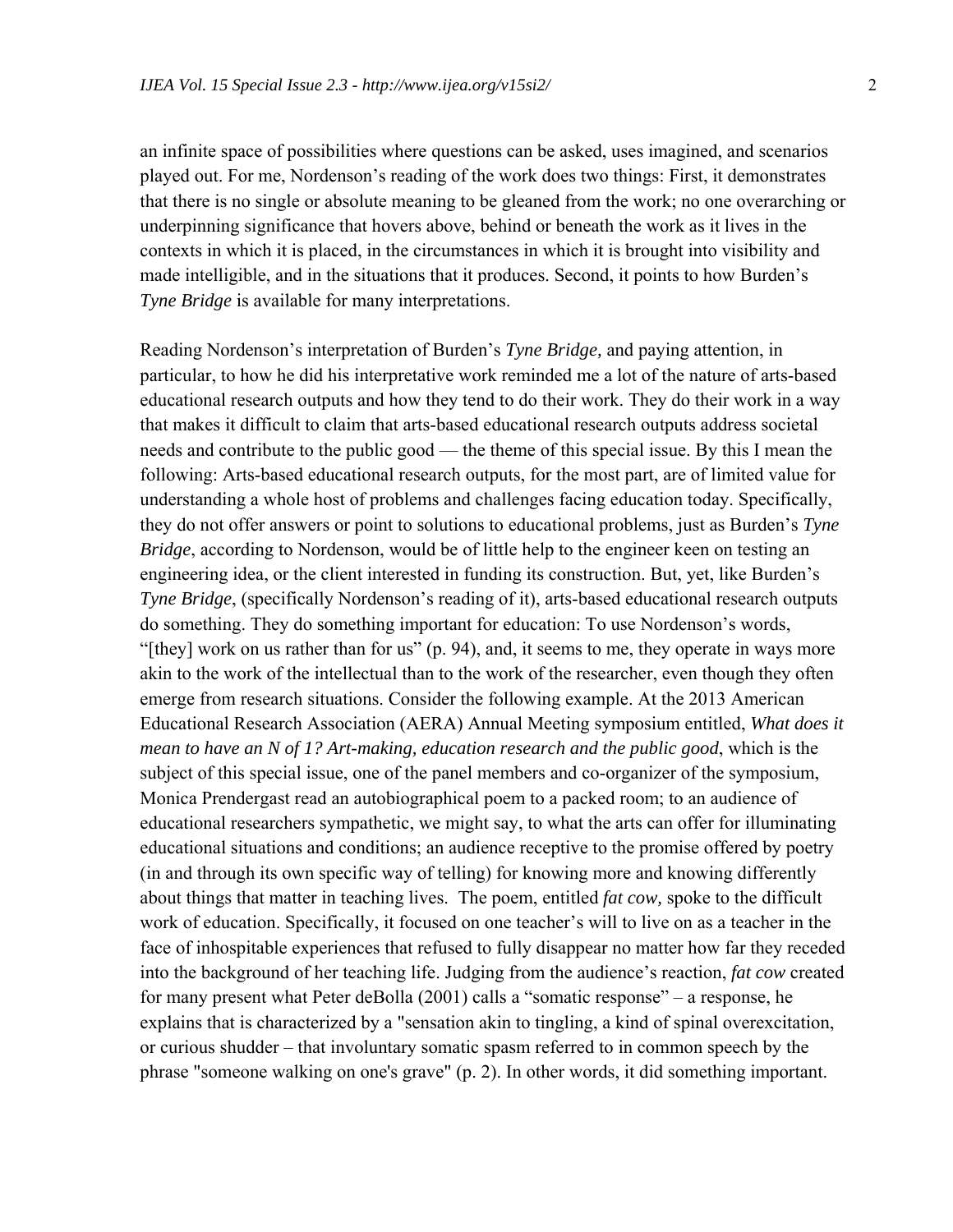While it narrates a teaching event, Prendergast's poem is strictly not an analysis of a teacher's life, a teaching situation, or school life more generally. Yet, it reveals aspects of the school world, the experience of teaching and the nature of relations that can occur between various school actors under certain conditions. It could be read as an account of one teacher's becoming and what becomes of the teacher in that process (Britzman 2009). As the poem invites us to consider the systems of power within schooling – the powers of the institution and how it finds form in practices, rituals and exchanges; the power the student in the face of powerlessness (of being asked to moved to another seat); the power of the teacher to make determinations and demands on students; and the power that runs through these interactions and exchanges so beautifully attended to in the poem — in and through one teaching experience, it points to the fact that there are things to learn about school by paying attention to what has happened to others there. As it tells something of the experience of living in relation to others within a school context, while not necessarily living like them, it does not provide the types of contextual information (in an epilogue or prologue) that readers of research normally expect, nor does it make available to us "the logic of inquiry and activities that led from the development of the initial interest, topic, problem, or research question" (AERA 2006, p. 33). And, yet, it works on many levels without having a specific mandate.

While the poem has its own character and belongs to a tradition, nonetheless it opens a space for the author to recall vividly, to tell evocatively, and to invite others to connect or align their experiences with hers, as it reveals a quality of a schooling experience of educating and being educated. While it provides an account of an event, witnessed by others, and felt deeply by the writer, the content of the poem is not the event as experienced, observed, sensed, or felt, but rather an interpretation, construction, an organization of remembrances, feelings and reactions. The form of the poem imposes a particular reading practice and a listening experience as one is led from one sentence to another, image to image, through the poem's rhythm, sound, diction, word patterns. For that reason we might say that the production of the poem never ceases, that it is always being brought into existence, being produced again and again in the contexts in which it is shared, read, made sense of, connected to the experiences of others, remembered, and extended into and out of practice. It lives a life away from and in spite of the intentions of its author, as it becomes entangled in the lives of others, as it operates to cultivate thought, influence action, shape practice without ever insisting on a course of action. In other words, the poem is an assemblage of many factors that come together with the potential to create a response — affective, cognitive and otherwise. As receivers of the poem, we are always governed to a certain degree by its form, a form with its own history.

Reading Prendergast's poem, we realize that it does not offer answers or point to solutions to problems of school structure and power (the teacher's, the student's and the administrator's in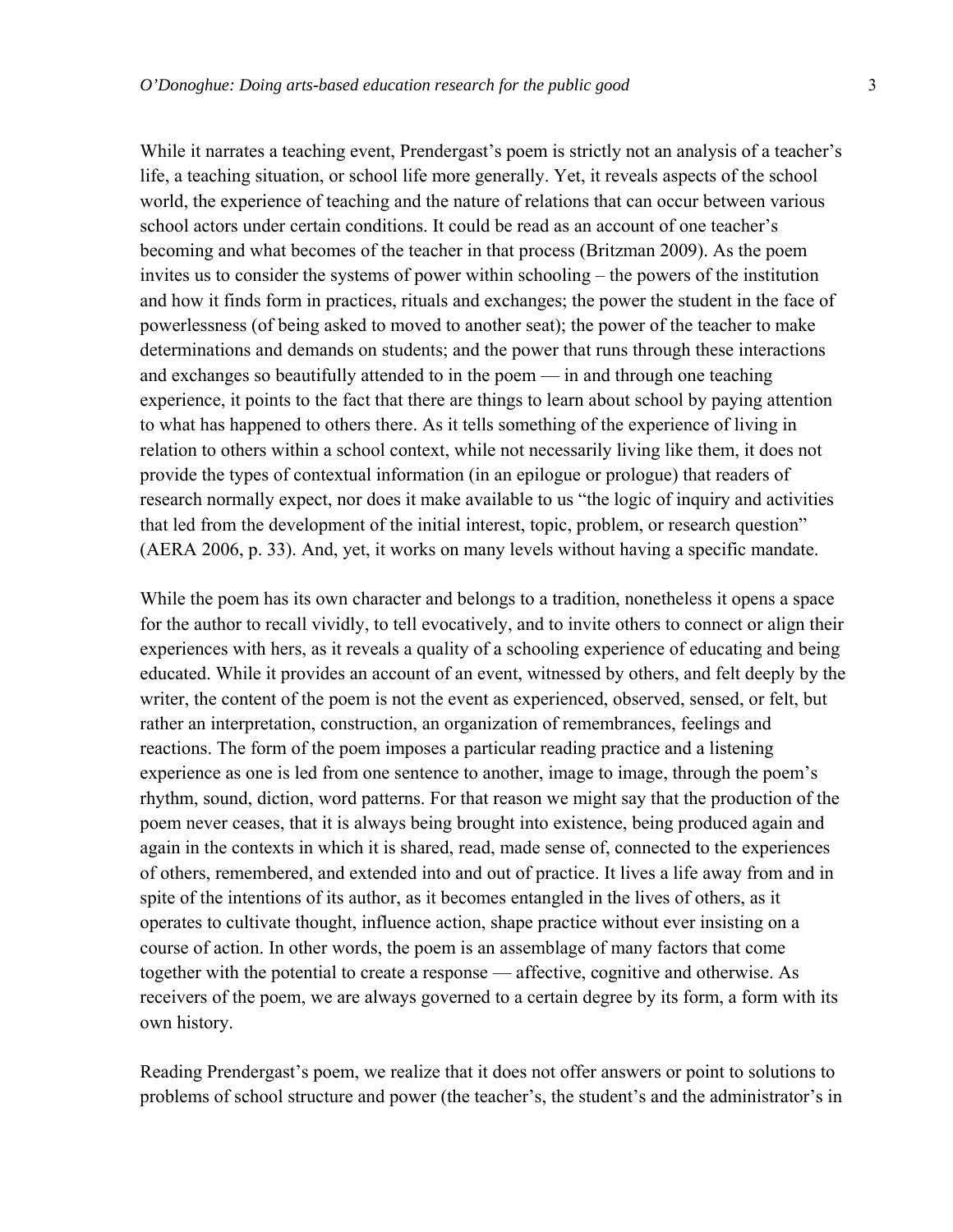that moment). To exist as it does, it connects with things outside of itself (stories of teaching, experiences of being humiliated, feelings of powerlessness and embarrassment, hope and hopelessness), and it maintains relations with such things. Following Sartre, we might read the poem (and the writing of it) as an act of taking leave of the situation that it narrates. Or, perhaps we might view it (and the reciting or it) as an act of conquering that very situation, of coming out the other end, scarred but still standing. And yet, the act of thinking and writing the poem entails more than remembering, recalling, positioning and repositioning, taking leave or conquering the experience again, but differently; it involves imaginatively weaving past experiences with current situations within which past experiences come to life and light differently; for these experiences come into being in and through the manner in which they are called up, shaped and given form within an existing form that has a history and a tradition. In other words, the act of doing, of making within a form does something. It lends itself to coming to know.

As this example demonstrates, arts-based educational research outputs have the capacity to move us in ways that connect us with aspects of our lives as teachers and learners. Time and again, they create opportunities for us "to rediscover the world in which we live . . . which we are prone to forget" (Merleau-Ponty 2004, p. 31-32). They have the capacity to call into presence particular educational situations and conditions. It is for this reason that I cautiously considered the invitation to "address how ABER [Arts-Based Educational Research] work connects with and/or directly addresses society's need/s and the public good", which I was asked to address as a panel member on the aforementioned 2013 AERA symposium, *What does it mean to have an N of 1? Art-making, education research and the public good*. Undoubtedly, something is being brought into being in the process of attending to ABER's capacity to contribute to the betterment of society. Inviting others to speculate on how ABER might function as a public good as it explicitly addresses social and political issues of importance to the current time opens a space for discussion and deliberation about what ABER does. While the invitation to "address how ABER work connects with and/or directly addresses society's need/s and the public good", seems, at first, straightforward, on reflection, it is complex and complicated in nature. This nature of this invitation, then, is the subject of this paper. The paper is speculative in nature. In it, I argue that this invitation should be both cautiously welcomed and keenly resisted.

#### *Conditions for Participation in the 2013 AERA Symposium*

When invited to participate in this symposium, I was curious about what this turn to the public good in ABER was in aid of, and what it might produce. I still am. Perhaps, I thought, a good place to begin to work out this curiosity is by engaging in some question-work and speculative thinking. Might, for example, we say, that this turn to the public good is an effort establish new visibilities for ABER in the field of educational research, while retaining and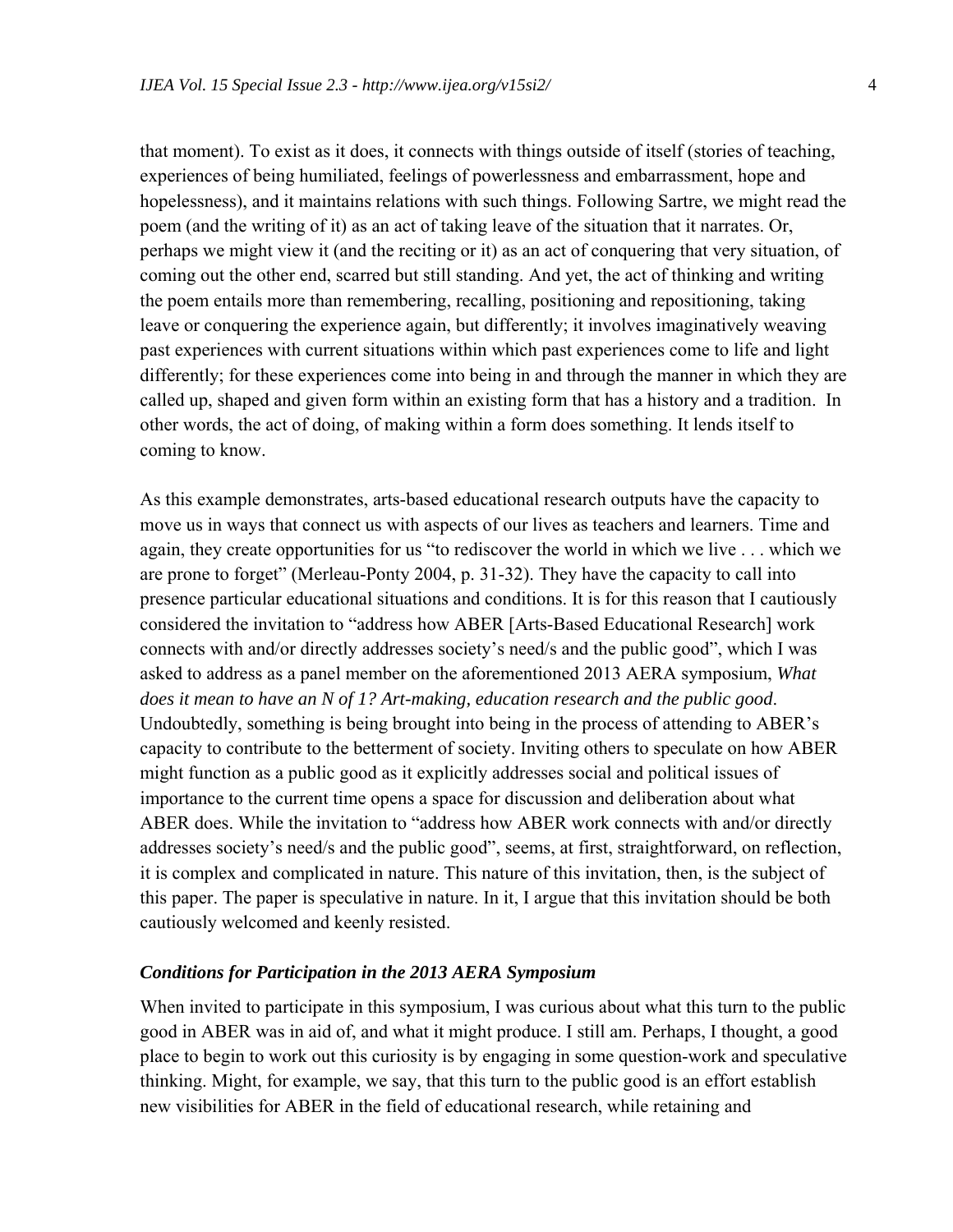strengthening existing ones? Might this turn to the public good establish new hierarchies and new inclusion and exclusion criteria as it idealizes certain purposes and outcomes of, and for ABER? Does it mean that some arts-based education research outputs will be considered more valuable and more relevant than other arts-based educational research outputs, some more desirable and useful than others? And what might be the fate of ABER inquiries and outputs that do not adhere to this new found purpose for ABER? Does it mean that the potential of the work that doesn't seem to fit within the desired outputs and outcomes of ABER is lost? Most radically, might this turn to the public good give arts-based educational researchers an entirely different purpose for doing and disseminating their work, and thus lead to its eradication, as we know it? Is it another example of arts-based educational researchers trying to find a purpose for their methodology, a purpose that aligns more closely with justifications for conducting educational research than reasons for pursuing research-based art? Is so, we might say that this could have the effect of normalizing ABER within the family of educational research methodologies and, one might suggest, participates in the eradication of arts-based education research as we know it, and the possibilities it offers for knowing differently and differently knowing (Lather, 2007). Surely, searching for ways to be recognized by other educational research methodologies, or to align closely with them, especially dominant methodologies, is not going to minimize the dominance of these dominant methodologies, is it? Might this turn be read as an effort to stabilize the identity of ABER in a particular way, thereby assigning arts-based education research a certain character; a character that could possibly immobilize it and forecloses possibilities for it to be otherwise, which ultimately makes it vulnerable to manipulation. In many respects, the language of ABER as a public good connects with discourses of the 'free-market", "market economies" and neoliberalism. To be able to clearly identify arts-based educational research outputs as public good makes them more amenable to being goods that can be exchanged, and accrue value in the process. On the other hand, might this turn be viewed as an opportunity to invigorate the field of ABER?

As I thought about the nature of what I would offer in the symposium, I first wanted to understand what is meant when we speak of the public good; do we have shared understandings of what that term and concept implies and demands of us as researchers and scholars? For one could claim that all research, no matter how large or small in size and scope, is conducted in the interests of the public good, but, of course, that does not mean that it is automatically a public good, or that it serves all groups in the public sphere in the same way or in equal measure. Further, one could say there is widespread public trust that academics will undertake research and teach for the public good; as Kathleen Lynch (2006) says, "there is a hope and expectation that those who are given the freedom to think, research and write will work for the good of humanity in its entirety" (p. 11), although the questions then becomes, 'which public' and 'whose good', both of which are very contested terms?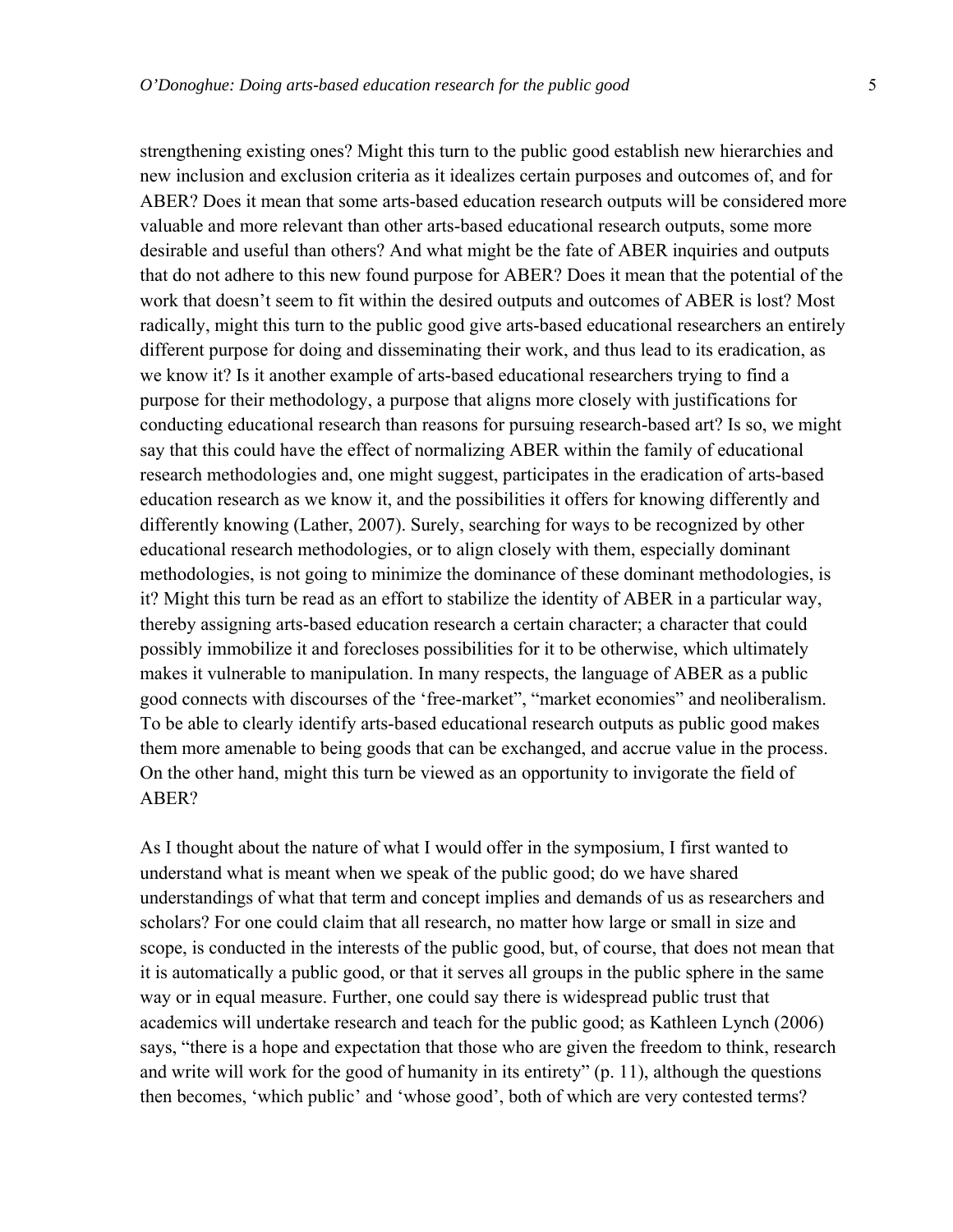There is no disputing that as scholars, we work with intent; Eve Kosofsky Sedgwick (1993) reminds us of this, when she wrote, "I think many adults (and I among them) are trying, in our work, to keep faith with vividly remembered promises made to ourselves in childhood: promises to make invisible possibilities and desires visible: to make the tacit thing explicit; to smuggle queer representation in where it must be smuggled and, with the relative freedom of adulthood, to challenge queer-eradicating impulses frontally where they are to be so challenged" (p. 3). Therefore, to suggest that arts-based educational researchers pay attention to how their work contributes to the public good, to the advancement of knowledge and understandings that benefit the public at large is, one might suggest, not an unreasonable suggestion. Yet, given the nature of the arts and how they operate, isn't it a difficult imposition to place on ABER, which is a methodology closely aligned to art and its discourses. The arts have provided ABER not only with an identity but also with a purpose, and it is for that reason that art's (my concern in this essay is primarily visual art) indeterminate, unknowable, elusive, and unpredictable nature cannot be ignored in any discussion of how ABER can, cannot, or ought to contribute to the public good. Given that the above-mentioned examples (Prendergast's poem, *fat cow* and Nordenson's reading of Burden's *Tyne Bridge*) show it is impossible to predict in advance, and with any great accuracy, the manner in which an artwork, or an ABER output, might impact its audience, or contribute insights of a positive and productive nature for issues of concern in todays world, educational or otherwise. And, further, given that ABER outputs, like artworks, need to be engaged with for them to mean something, we ought to consider what it means to bring the concept of the public good into our conversation about doing ABER and to posit it as a primary purpose for the work that we do. But, first, to an examination of some understandings of the concept of 'the public good'.

#### *Understanding the Public Good in the Context of Research*

What does it mean to do educational research for the public good when 'a public good' is defined in the following way? A public good, says Per Pinstrup–Anderson (2000), has two characteristics. One, it is "non-rivalrous" (Suber, 2009) which means "the consumption of the good by an individual does not detract from that of another" (n.p.); and, two, it is "nonexcludable" (Suber, 2009), meaning, "that it is impossible or at least very difficult to exclude anybody from consuming the good" (n.p.). Pinstrup–Anderson (2000) suggests that knowledge derived from research is, for the most part, non-rivalrous; but, of course, for knowledge to be non-rivalrous it needs to be disseminated and made available, which in some cases means that it needs to be translated so that it is available without restriction, and reaches into and across different "discourse communities" (Provencal, 2011). And, as we know, the distribution of knowledge is a more complicated affair: Pinstrup–Anderson (2000) reminds us, "generators of knowledge . . . or distributors of knowledge attempt to limit access to specific knowledge to those who are willing to pay" (n.p.) Oftentimes, it is those with access to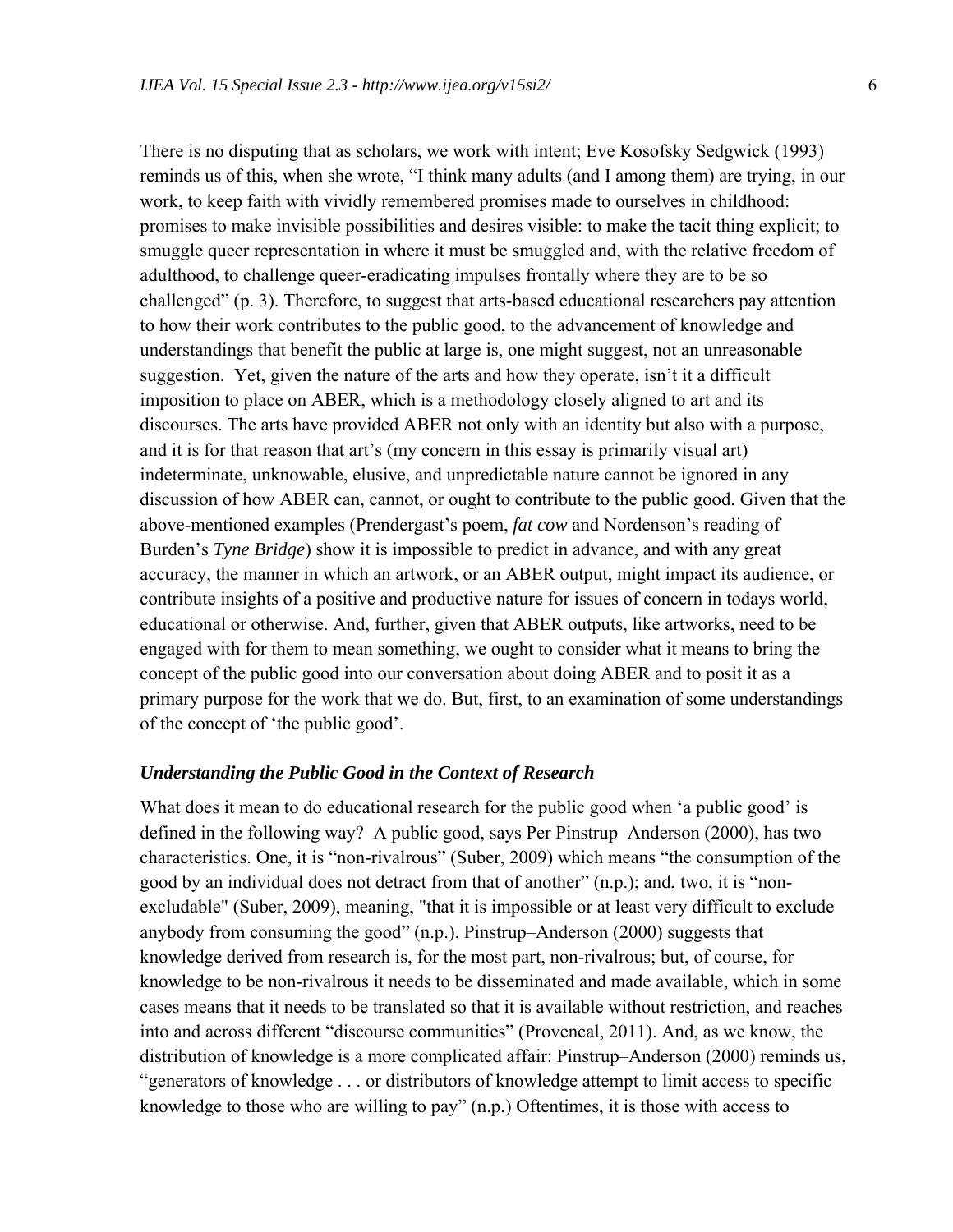appropriate resources that are best-positioned to access such knowledge, initially at least. Further, not all knowledge produced by research is disseminated. As we know, journal editors and editorial review boards play a crucial gatekeeping role in determining what gets published in particular forums at particular times. Through editorials, invited submissions and special issues, they also play a key role in creating conditions whereby knowledge is assessed in a certain way, through which it accrues value and usefulness. Kathryn Borman, Arnold Danzig, and David Garcia (2012), in a special issue of *Review of Educational Research*, suggest that to engage in educational research that "serve greater public purposes" the researcher needs to do work that is beyond individual self-interest. This builds on the epigraph that they introduce at the beginning of their editorial, a maxim by George H. Mead: "To be interested in the public good we must be disinterested, that is, not interested in goods in which our personal selves are wrapped up". I will return to this idea in a moment. Similarly, Jon Nixon (2011) sees the public good as "a good that, being more than the aggregate of individual interests, denotes a common commitment to social justice and equality" (p. 1), although he goes further to suggest that the public good "involves complex moral and political judgments regarding what constitutes the good for the polity as a whole" (p. x).

It seems to me that for research outputs to be a public good, they need to directly contribute to the solution of existing problems by offering 'relevant' and 'useful' knowledge for the purpose of solving such problems. This would mean that to do research explicitly for the public good, to address societal needs, and ultimately contribute to the betterment of society is to inquire into a problem that already exists, one that has been identified as a problem, and one that holds the possibility of being solved. No small order! But as researcher, Leah Bassel (2013) says, "more information and better understanding would not simply make the problem go away when research is disseminated and goes public" (n.p). Similarly, and from a different disciplinary perspective and context, Tim Ingold (2013) reminds us, "The mere provision of information holds no guarantee of knowledge, let alone understanding" (p. 1). As a researcher who engages diverse communities in community-based research, Bassel, like several other researchers, is most interested in how these terms 'public' and 'good' get constituted and deployed in the service of research. For her, it is a matter of whose public and whose good ultimately informs research. And, for Jenson (2006), some of the most significant major challenges of conducting research in the interest of the public good are, he says, "designing and implementing investigations that are compatible with the goals of public service; applying rigorous research designs in real-world settings; creating university–community partnerships; and disseminating the results of investigations." (p. 195).

To explicitly conduct research for the public good means, as alluded to earlier, to align one's research program with issues of social and political importance of the day. This involves building partnerships with groups other than and in addition to research participants in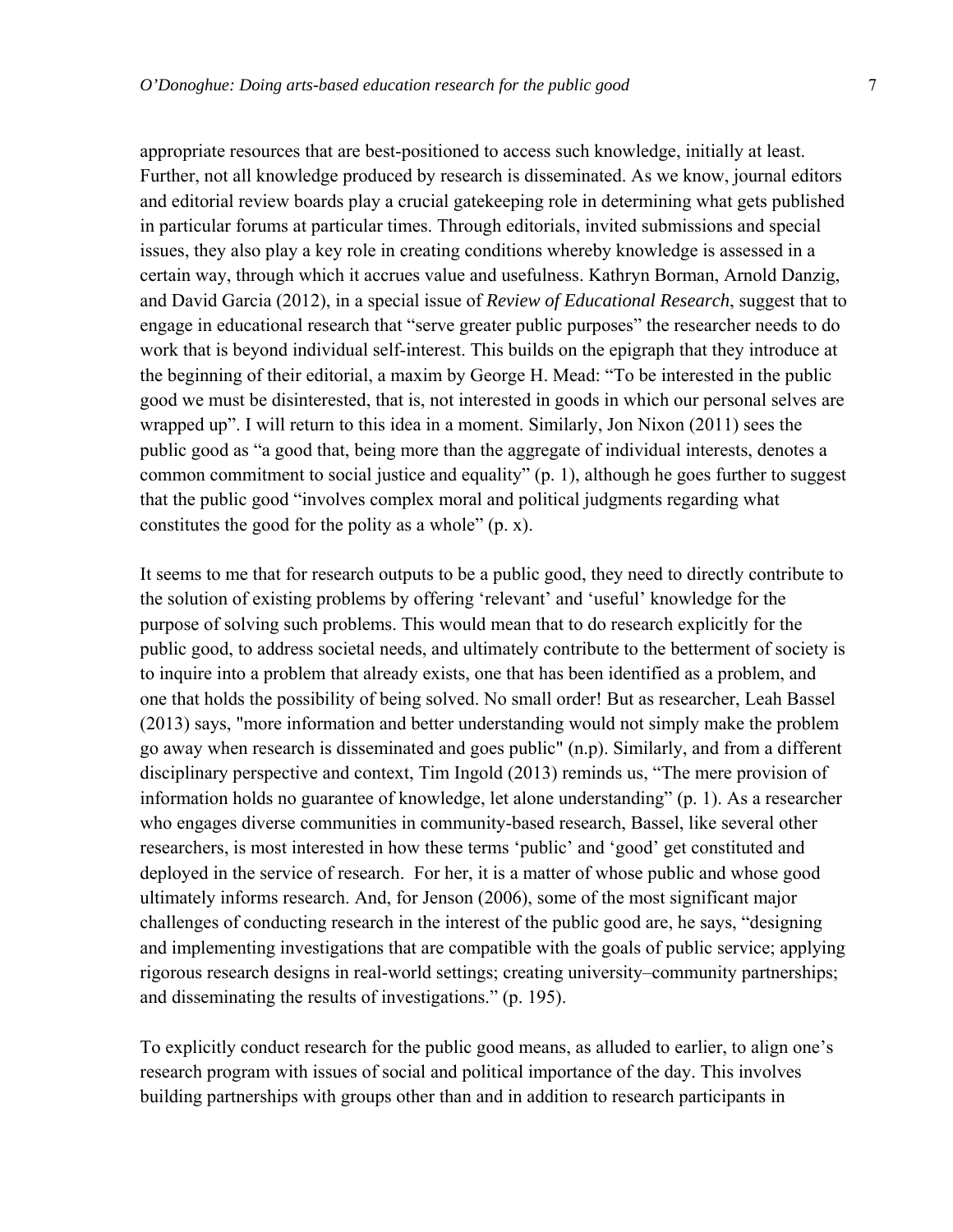advance of conducting research, and requires a strong sense of the conditions of the nature of the research to be conducted and its methodologies (Jenson, 2006). To conduct research for the public good is to engage in research that is expected to do something, something that is recognizable and intelligible through current systems of recognition and reward. It is, one might say, problem and solution driven research. It is an orientation to research that casts the research in a particular light. To some degree it suggests that the researcher and intellectual are not one of the same being. For if we have to make an explicit commitment to doing research for the public good (and make public this commitment) as opposed to doing research to contribute to bodies of knowledge in scholarly and intellectual fields that are part of the public world at any rate, then we are not living the life of the intellectual as theorized by Edward Said. Despite some of the criticisms leveled against Said's conceptualization of the intellectual (see Walzer, 1994), his belief that the intellectual "is an individual endowed with a faculty for representing, embodying, articulating a message, a view, an attitude, philosophy or opinion to, as well as for, a public . . . [an individual] whose place it is publicly to raise embarrassing questions, to confront orthodoxy and dogma (rather than to produce them), to be someone who cannot easily be co-opted by governments or corporations, and whose *raison d'être* is to represent all those people and issues that are routinely forgotten or swept under the rug" (Said 1994, p. 11) is useful for my argument here. Further, for Said, the intellectual "is neither a pacifier nor a consensus-builder, but someone whose whole being is staked on a critical sense, a sense of being unwilling to accept easy formulas, or ready-made clichés, or the smooth, ever-so-accommodating confirmations of what the powerful or conventional have

to say, and what they do" (p. 23).

So, we might say that the intellectual is always working for, on behalf of, and in the interests of the public, and therefore this invitation to "address how ABER work connects with and/or directly addresses society's need/s and the public good" somehow separates the researcher from the intellectual. An implied separation is assumed in the invitation because if the artsbased educational researcher is an intellectual, then it would mean that s/he is already committed to acting in the public interest and for the public, driven by the understanding that "all human beings are entitled to expect decent standards of behaviour concerning freedom and justice from worldly powers or nations, and that deliberate or inadvertent violations of these standards need to be testified and fought against courageously" (Said 1994, 11-12); to which Eve Kosofsky Sedgwick's purpose for doing intellectual work, cited earlier, was committed.

To return to Borman et al's (2006) idea that to conduct research that "serve[s] greater public purposes" and by default, the public good, the researcher needs to do work that is beyond individual self interest, let us consider the implications of this commitment for arts-based educational researchers. Because arts-based educational researchers, for the most part, are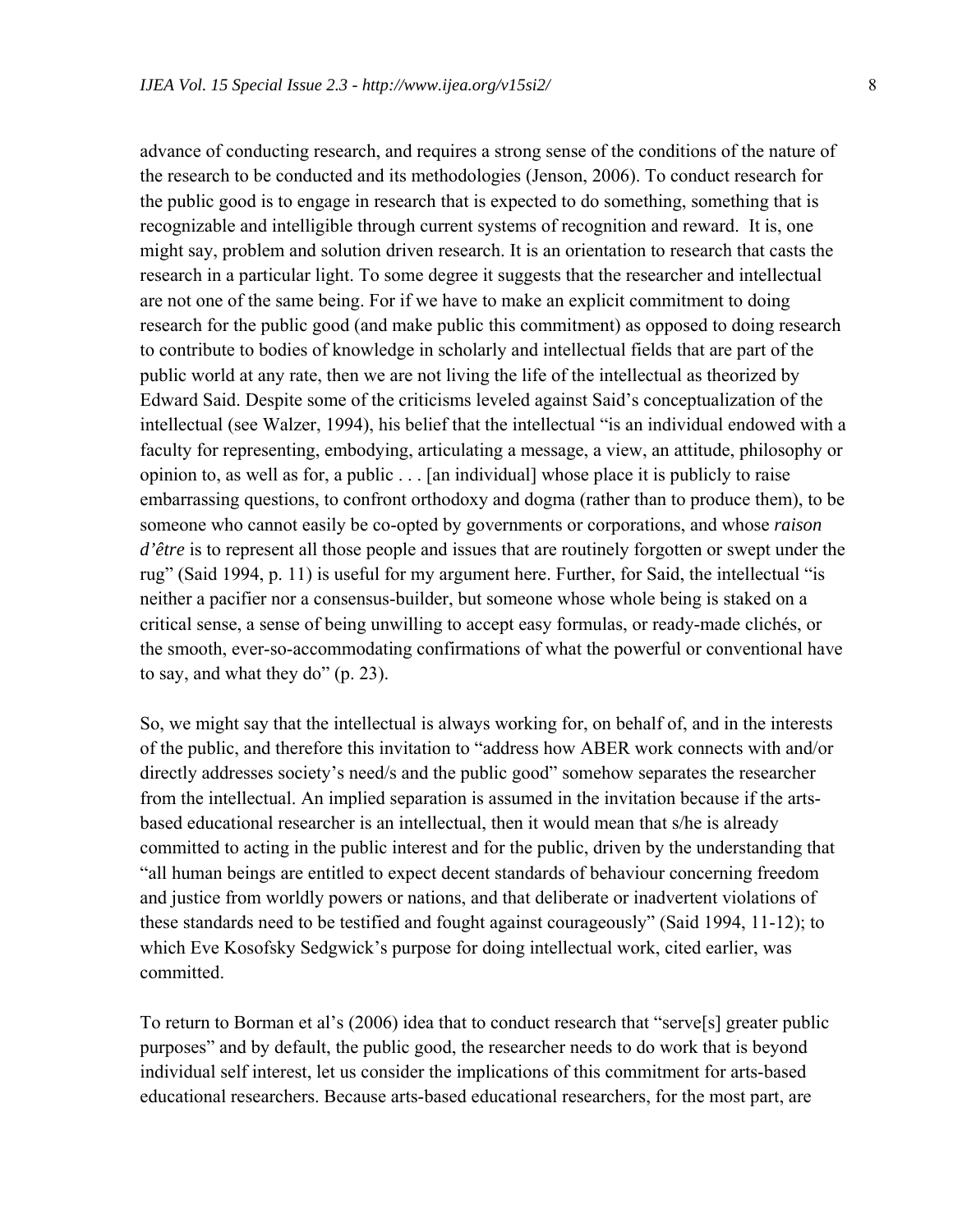committed to inquiring into educational issues using art practices and processes, and draw heavily on the inquiry and representational practices of artists, a brief discussion of how artists connect with the demands of producing work for the public good is warranted.

#### **Producing Art as a Public Good**

There are several examples of artworks that take on problems of the world in order to think differently about them and present them in a manner not previously presented. Carol Becker (2002) provided an account of several such examples, which, she said, "expose society's inherent contradictions" in their refusal to uphold or maintain the status quo (p. 17). A more current example is the Chicago-based artist, Theaster Gates, who, similar to the Houstonbased artist Rick Lowe's work *Project Row Houses*, has taken on the project of restoring and renovating abandoned buildings in the Southside of Chicago. He transforms them into cultural spaces that also act as meeting spaces for those who live in the neighborhood.. There is no doubt that Gates' work contributes to the public good given that it provides individuals from vulnerable populations and communities with access to worlds and resources that would not otherwise be easily available. Gates, we might say, is creating in and for the public, while simultaneously pursing and attending to his own capacity to appear in the art world (see Colapinto, 2013). But, is the work a public good measured against the criteria presented earlier. Is it that we need different criteria for establishing art's capacity to contribute to the public good and to be a public good? Similarly, an explicit purpose of socially engaged design practice — an approach to design which has in recent years gained much attention and prominence — is to create more equitable, inclusive and enabling ways of being in the world for everybody, especially those who are most vulnerable in our society. For example, from October 2010 to January 2011, the Museum of Modern Art, New York staged an exhibition called *Small Scale Big Change: New Architectures of Social Engagement* which documented the work of several architects who researched, designed and supervised the building of schools, museums and residential units in various underserved communities across five continents. These architects engaged in participatory design practices, advanced a model of architectural practice that was in line with socially engaged and transformative politics and pursued ecological and socially sustainable building practices (see author forthcoming). While just one example of several that I could draw upon, this one appears to clearly constitute a public good, as the works produced in it are socially informed and promote civic engagement and participation. That said, the extent to which these research-based designed structures are non rivalrous and made available without restriction is not easy to determine.

Notwithstanding the significant contributions that artists have made to raise awareness of social and political inequalities and injustices and to go some way in changing them through artistic interventions, the structure of the art world and the manner in which careers and names are made require artists to have a keen self interest in the work they produce, where it is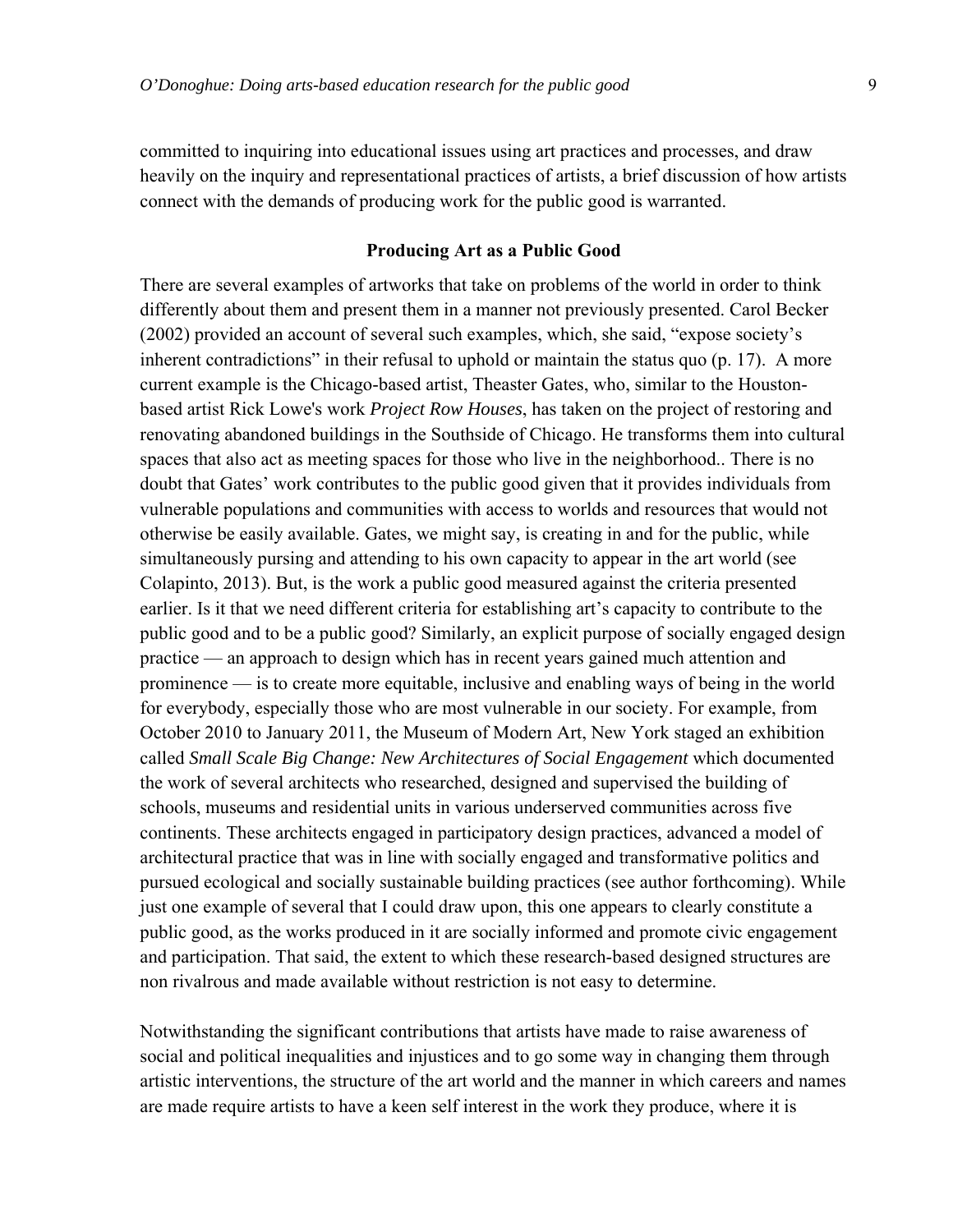exhibited, how it is situated with the broader realm of art practice, how it is received, and written into being, even though they (artists) can never predict with any great accuracy how work will be interpreted, positioned and accrue value; and this is the world from where artsbased educational researchers draw inspiration and guidance. A similar scenario could be sketched to describe the conditions in which academics work, especially working within the tenure and promotion process in North American universities. As a result of art world expectations and systems of reward and recognition, many artists produce work that is of individual self-interest and gain. For the reason that artists reputations are built on the work that they do, can we ever say that they pursue art making without individual self-interest? As Giorgio Agamben (1999), drawing on the self-reported experiences of Hölderlin, Van Gogh and Rilke, says, "For the one who creates . . . what is at stake seems to be not in any way the production of a beautiful work but instead the life and death of the author, or at least his or her spiritual health" (p. 5). And while, as Carol Becker (2002) points out, we have several and varying images of what an artist is and does, we do not tend to view "artists as socially concerned citizens of the world", although this might be changing with the growth of socially engaged art practice. We might say, then, that to take up a disinterested position in relation to the outcomes of one's work is not something that many contemporary artists can do easily. Further, while an artist's role is a public one (Becker 2002), few artists will adjust readily to the hopes that others have of, or for them. Neither are many artists prone to work in ways that will satisfy public expectations. As is the case with art, we can point to examples of ABER that has contributed to the public good, but to explicitly make visible how it has, how it can, or how ABER research yet to be done will contribute to addressing societal needs is a step in a different direction. Earlier, I suggested that the invitation to "address how ABER work connects with and/or directly addresses society's need/s and the public good", should be both cautiously welcomed and keenly resisted. It is for the reasons that follow that I make such a suggestion.

#### *Implications of Considering Arts-Based Educational Research as a Public Good*

ABER's focus at this time on the public good might be seen as an attempt to cultivate a deeper level of thoughtfulness and critical reflection about this practice of inquiry and mode of representation. This focus on doing research for the betterment of society might be understood as an attempt to foster a more deliberative engagement with ABER practices, practitioners, modes of assessment and evaluation that, in turn, might result in a shift in small ways in the terms by which we engage ABER as a concept or practice, hence the reason why we ought to cautiously welcome it. In some respects, the invitation to "address how ABER work connects with and/or directly addresses society's need/s and the public good" recognizes the role that art has played in society at various times in the past, times in which "the artist was seen as a shaper of our cultural world, setting it's limits and giving it form" (de la Durantaye (2009, p. 37). Agamben (1999) provides several examples of when art in the past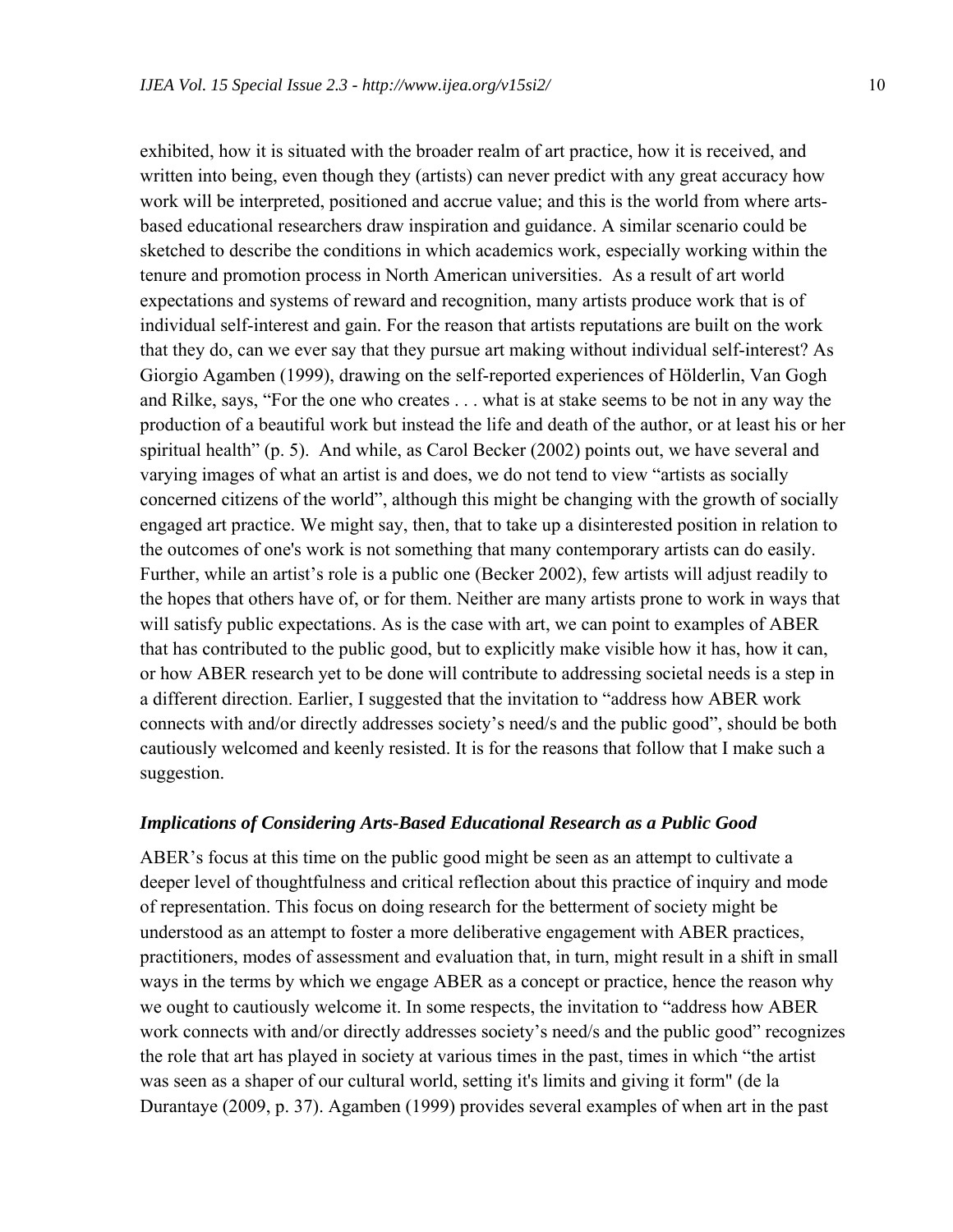was seen as dangerous and its power to impact the social and moral well being of citizens was feared. Citing a passage from Plato's Republic, which he says is "often invoked when speaking of art", Agamben (1999) explains, "The power of art over the soul seemed to [Plato] so great that he thought it could by itself destroy the very foundations of his city" (p. 4). For that reason, it could perhaps be suggested that this invitation to consider how ABER might function as a public good provides a chance to articulate differently the nature and reach of ABER as well as its potential. It offers a chance to consider how changing definitions and practices of art can inform the continuing development of ABER, especially such practices as socially engaged art, participatory art practice, and collaborative art practice, all of which connect, in varying ways, to the social while promoting the virtues of collective action and deliberative decision-making and civic engagement. When ABER was first imagined and articulated as a possibility for doing educational research, such art practices were not as prevalent, advanced or well theorized as they are today, hence the reason why it might be time to turn toward the social. Emphasizing how ABER operates for the betterment of society, how it can or ought to address societal needs and problems prompts us to consider more carefully the relationship between doing, representing, disseminating and creating conditions for understanding and action. Perhaps this invitation to consider how ABER might function as a public good is borne out of a desire to increase arts-based education research's visibility within and outside the field of education research. Of course, greater visibility leads to opportunities for greater policing. While identifying some of the possibilities offered by the invitation to consider and "address how ABER work connects with and/or directly addresses society's need/s and the public good", we should also ask what are some of the less productive implications of this invitation for how we do our work as arts-based education researchers; how we talk about that work; and how we and others evaluate it.

The emphasis, then, on creating and pursuing ABER for the public good might also be perceived as a "forgetting of art" (Agamben, p. 43); and, to a large extent, a forgetting of the nature and actuality of conducting research with and about art. By attending to how the work of inquiry and its representation meets certain criteria (such as public good or the betterment of society) already established in advance of the research endeavor itself, rather than focusing on what methods, processes, materials (the material specificities of art, we might say) suggest and where they lead us is an approach to conducting ABER with a different emphasis; different from the one we have grown into and grown used of. With a firm focus on identifying and conveying (in advance of, and following the research process) how the research outputs will contribute to the act of solving social or political concerns at hand, there does not seem to be much space available for surrendering to the making process itself, and paying attention to the act of thinking through making. The latter has has been one of the most treasured qualities and affordances of ABER. As Tim Ingold (2013) reminds us, "materials think in us as we think through them" (p. 6). They lead us places, show us possibilities, and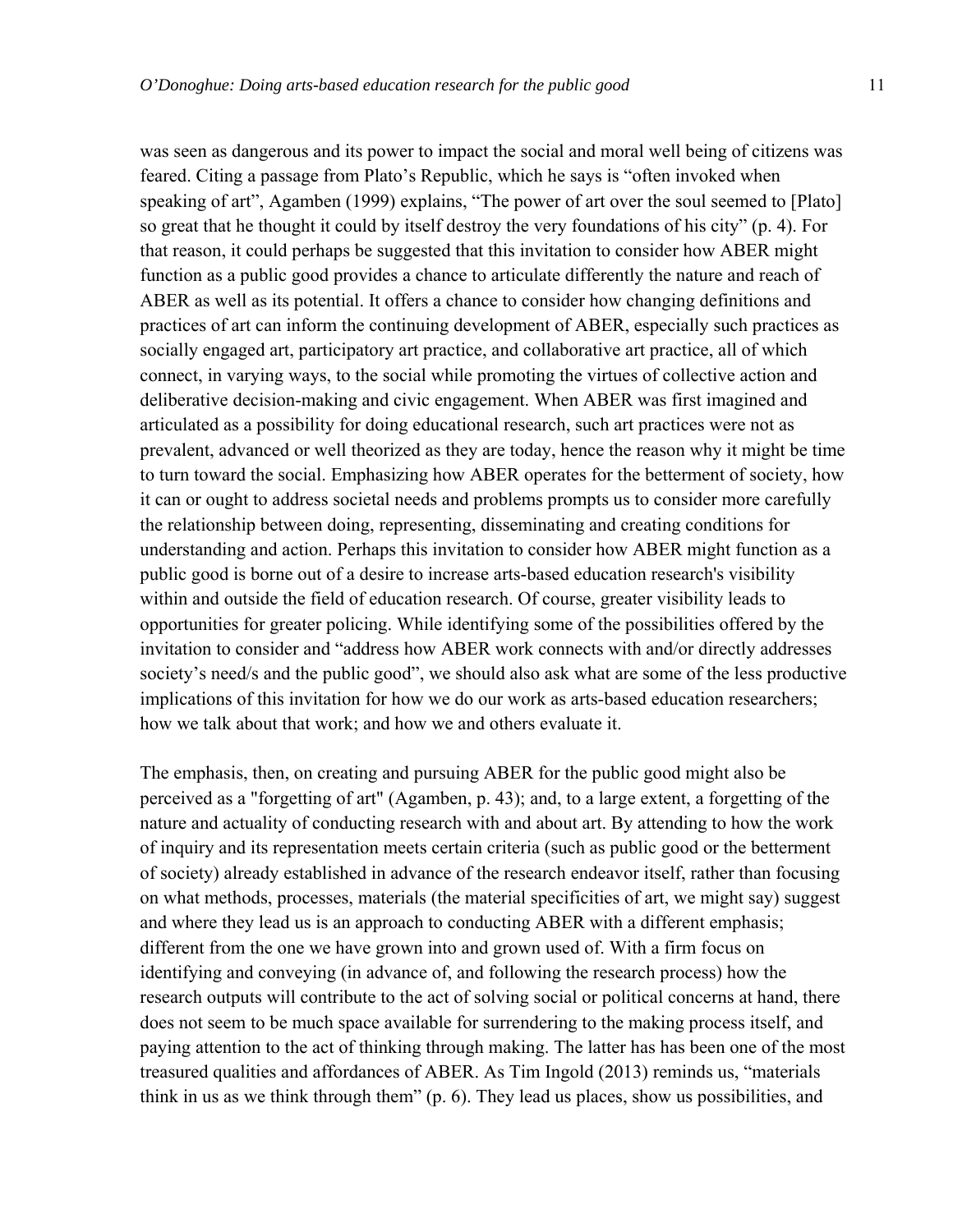alter their own nature when they come into contact with or become absorbed by other materials. This attentive way of being with and in the company of materials and inquiry practices, where one is never fully separate from the other is a disposition that Ingold, drawing from the work of Hirokazu Miyazaki especially his "method of hope", might call "correspondence". As he describes it, "to practice this method [Miyazaki's method of hope] is not to describe the world, or to represent it, but to open up our perception to what is going on there so that we, in turn, can respond" (p. 7). Further, as Becker (2002) reminds us, quality of execution matters for the extent to which a work can be "emotionally, intellectually, and aesthetically available to a more heterogeneous audience" (p. 18).

The expectation that ABER could and would contribute to, and directly address societal problems could easily be co-opted as a criterion by which arts-based educational researchers and others can make judgments regarding the efficacy of ABER outputs and outcomes. Further, it could become a dominant means by which to identify ABER's value, and articulate its usefulness. For that reason, one might suggest that the invitation to consider how ABER directly contributes to the betterment of society is not so much an invitation to consider what ABER does in the situations in which it is produced, in which it finds form, and in which it interacts with other knowledge systems and traditions (as we saw with Prendergast's poem, *fat cow*), but rather one that invites us to consider how ABER impacts situations outside of itself. Might this even suggest that we will be obliged to see value in arts-based education and research practice only on the bases of what it can contribute to some notion of the public good, regardless of its capacity to move those who encounter it? So in other words, this focus on the public good at this time might be perceived as a mechanism to monitor and judge the quality of ABER, and the contribution that it can make to the larger field of educational research. The work practices and the outcomes of arts-based educational researchers (and its critics and supporters) might end up becoming more concerned with the extent to which it meets this expectation.

To engage in further speculation, we might wonder what types of evaluative processes will be established to identify and distinguish arts-based educational research that contributes to the public good from that which does not? Will it be the case that the determination of value and the evaluation of quality will be arrived at solely by looking for evidence outside of the nature of arts-based educational research itself (its capacity to awaken and sustain interest in issues of concern in education)? What kinds of communities of inquirers might this commitment to arts-based educational research enable, support, house, protect, defend?

In our efforts to think about how arts-based educational research might contribute to the betterment of society, we, too, should think about whether it is even possible for ABER to contribute in this way. In other words, can we rely on research-based artworks to convey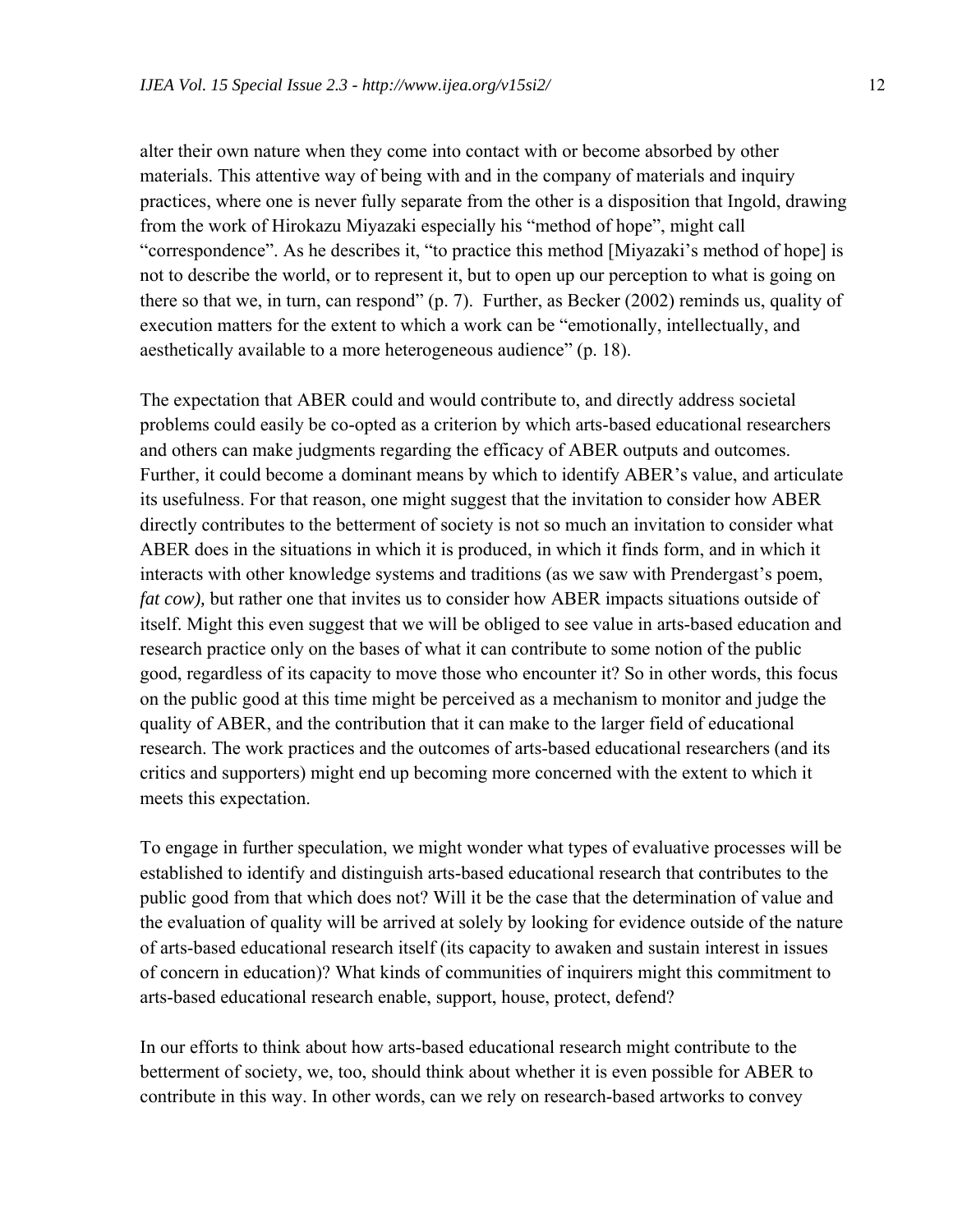information of importance that directly serves the public good? While acknowledging that ABER outputs are different from artworks, even though they might closely resemble them (and like artworks they have the capacity to contribute to and shape the nature of the lives that we lead), ABER outputs, like artworks, on their own, can never fully or adequately reveal or convey much information or understandings that would be directly instructive to the formation of educational policy. Moreover, like artworks, ABER outputs, as we saw with Prendergast's poem, come into presence again and again, and differently each time as they are accessed, interpreted or placed in relation to other works. For that reason, they may make rather unreliable sources for making decisions and creating policy that impact the lives of others.

#### **Conclusion**

This invitation to participate in a discussion about doing arts-based educational research for the public good suggests to me that ABER, while continually expanding, diversifying, coming into being again and again and differently each time, could be more than it actually is; that it could extend its reach further, and participate in arenas in which it has previously not participated. This might come at a cost. More specifically, for me, the nature of the invitation to consider how ABER might function as a public good and the conditions for participation in the 2013 AERA symposium amplify the inherent contradiction in much of the conceptual work underpinning the notion of arts-based educational research. On the one hand, there is a belief that the arts can contribute important and necessary insights about education, its practice and its conditions, and that these outcomes are agents of change. For instance, a recurring theme in much of the ABER literature (including the rationales advanced for this methodology) is that art opens the world to us in good and productive ways. Further it is assumed that art has the capacity to extend what we know and deepen our current understanding in ways that are good for our well-being, and our capacity to live ethically with one another in the world as we strive for a more equal and just world. But, of course, art, too, as the recent riots in Tunisia (June 2012) demonstrate, can be read as offensive and insulting, cause outrage and anger, lead to the public unrest, public protest and public condemnation. On the other hand, there is a belief that arts' aesthetic qualities, their separateness from everyday life, their capacity to activate the sensory involvement of others (educators, policy makers, etc.) makes them a productive means for representing educational situations, conditions, concerns and insights. Herein lies the contraction: ABER stands with and in opposition to the traditional aesthetic paradigm.

It is difficult to argue against the fact that for ABER to contribute new insights or different understandings of education and its conditions, it has to engage with the problems and possibilities of education in a way that is relevant and important to the field at any given time. However, an emphasis on the public good might (which is emerging at this time), will likely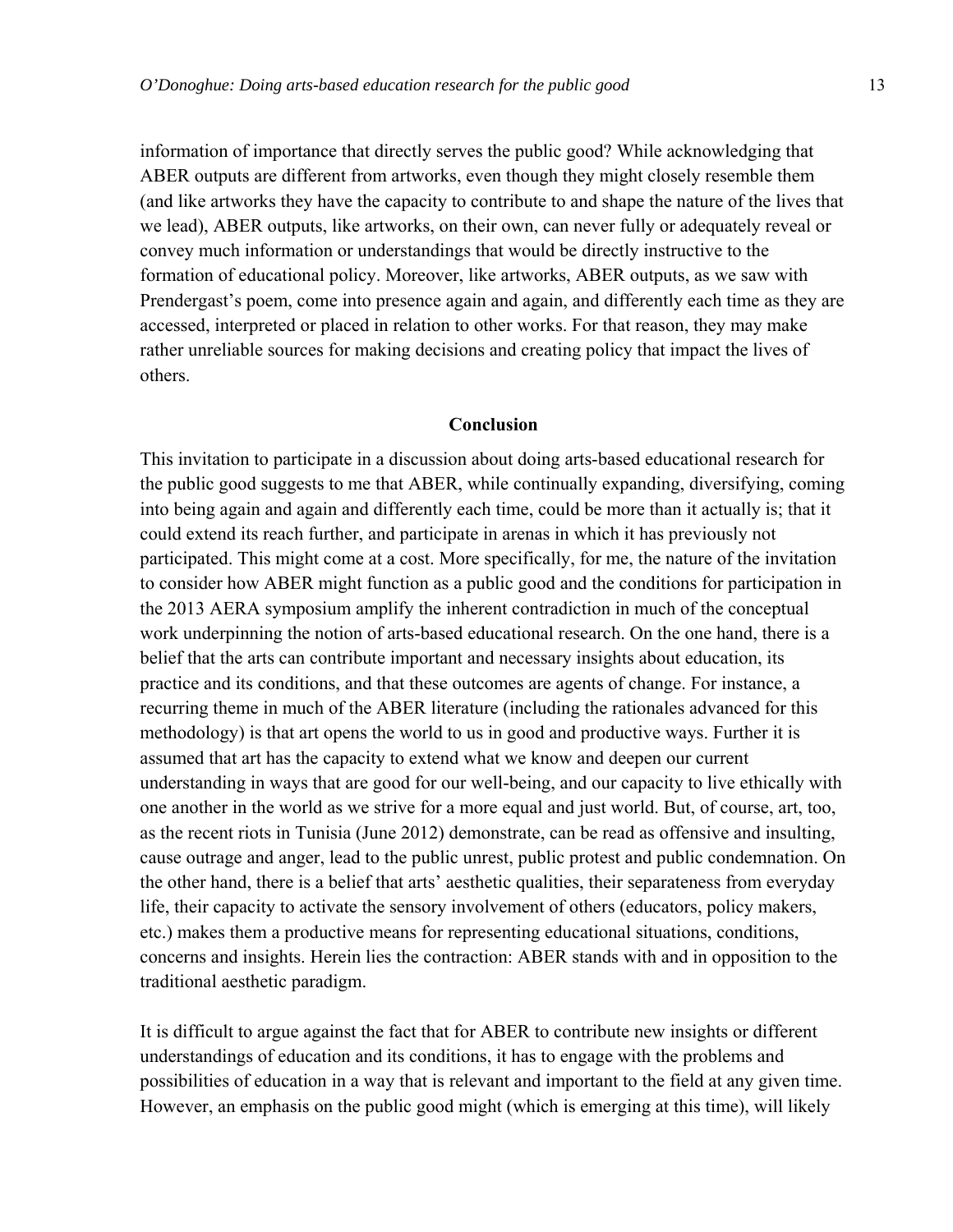force a restructuring of ABER in ways that run contrary to the practice of this approach to inquiry in the first place. While building alliances with other research and artistic communities and genres is always to be welcomed, it cannot be done at the expense of losing ABER's potency. To put ABER in the service of something else means that we believe that its value lies outside of itself, in its capacity to address something that is not related to it. Attempts to figure out "how ABER work connects with and/or directly addresses society's need/s and the public good" might be viewed as a project of assimilation (assimilating ABER with other methodological approaches in the field of educational research), rather than as a project of amplification. Of course the argument has been made that art practice is a form of research (Sullivan 2010), but that doesn't mean that it is equivalent or corresponds closely, in its form and purpose, to the types of research practices commonly used by educational and social science researchers. The push for an examination of how ABER corresponds with and resembles other educational research methodologies might not be the most productive path to take on the road to establishing a stronger, more credible visible presence in the field of educational research. ABER cultivates particular ways of doing and thinking, as well as promoting particular practices of organization and representation. Arts-based educational research involves a commitment to figuring things out in as well as by working with and through art making practices and processes and artistic modes of inquiry. Like artworks, ABER outputs (or their impacts), for the most part, can neither be predicted nor understood in advance. Two questions of importance that this invitation to consider how ABER might function as a public good raised for me are: (i) *How do we prepare arts-based educational researchers to do ABER work*; and (ii) *How do we create conditions for diverse audiences to access the work of ABER and build meaningful relations with it*. Perhaps the pursuit of both questions is our next step.

#### **References**

- Agamben, G. (1999). *The man without content,* trans. G. Albert. Stanford, CA: Stanford University Press.
- American Educational Research Association. (2006). Standard for reporting on empirical social science research in AERA publications. *Educational Researcher*, 35, (6), 33-40.
- Bassel, L. (2013). Making research work as a public good requires a mutually reinforcing process of engagement. http://blogs.lse.ac.uk/impactofsocialsciences/2013/06/05/making-research-work-as-a public-good/ accessed January 15, 2014.
- Becker, C. (2002). *Surpassing the spectacle: Global transformations and changing politics of art*. Maryland: Rowman and Littlefield Publishers, INC.

Borman, K.M., Danzig, A.B., and Garcia, D. R. (2012). Education, democracy and the public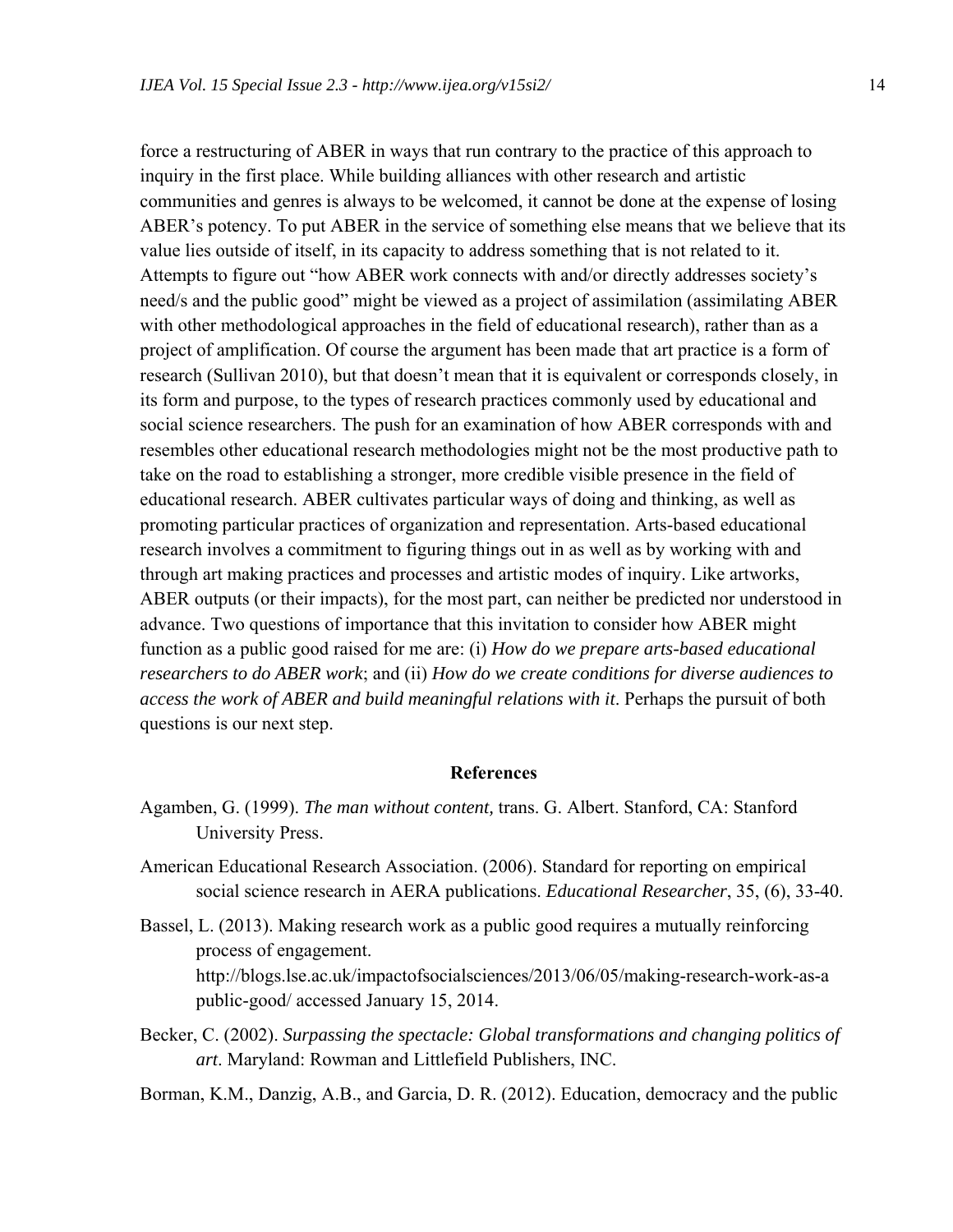good. *Review of Research in Education*, 36 (1), vii-xxi.

- Britzman, D. (2009). *The very thought of education: Psychoanalysis and the impossible professions*. Albany: State University of New York.
- Colapinto, J. (2013). The real estate artist. *The New Yorker*, (January 20)
- deBolla, P. (2001). *Art matters*. Cambridge MA: Harvard University Press.
- de la Durantaye, L. (2009). *Giorgio Agamben: A critical introduction*. Stanford CA: Stanford University Press.
- Ingold, T. (2013). *Making: anthropology, archaeology, art and architecture*. London: Routledge
- Jenson, J. (2006). Research and the public good. *Social Work Research*, 30 (4), 195-197.
- Lather, P. (2007). *Getting lost: feminist efforts towards a double(d) science*. Albany: State University of New York.
- Lynch, K. (2006). Neo-liberalism and marketisation: The implications for higher education. *European Educational Research Journal*. 5, (1), 1-17.
- Merleau-Ponty, M. (2004). *The world of perception*, trans. O. Davis. London: Routledge.
- Nixon, J. (2011). *Higher Education and the public good: Imagining the university*. London and New York: Bloomsbury.
- Nordenson, G. (2013). An engineer's view. In *Chris Burden: extreme measure*. New York: The New Museum.
- Pinstrup-Andersen, P. (2001). Is Research A Global Public Good? *Entwicklung + ländlicher raum*, 2.
- Provencal, J. (2011). Extending the reach of research as a public good: Moving beyond the paradox of "zero-sum language games". *Public Understanding of Science*, 20, (1), 101-116.
- Said, E. W. (1994). *Representations of the intellectual*. New York: Pantheon Books.
- Sedgwick, Kosofsky, E. (1993). *Tendencies*. Durham: Duke University Press.
- Suber, P. (2009). Knowledge as a public good, *SPARC Open Access Newsletter, November 2.*
- Sullivan, G. (2010). *Art practice as research: Inquiry in the visual arts.* London: Sage.
- Walzer, M. (1994). The solipsist as hero. *The New Republic*, 211, (19), 38-40.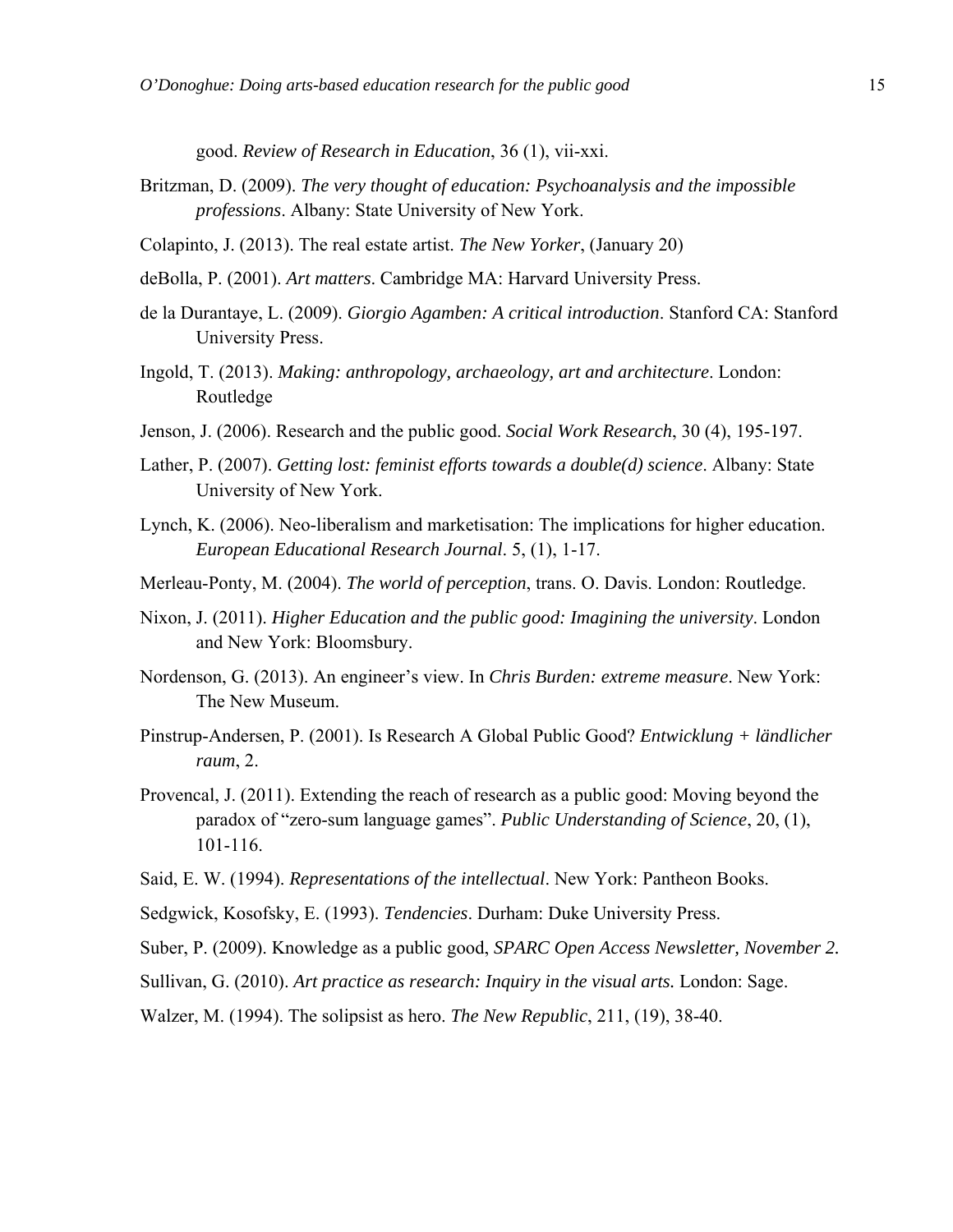#### **About the Author**

Dónal O'Donoghue is Associate Professor in the Faculty of Education at the University of British Columbia (UBC) Vancouver, Canada, and a faculty member of Green College at UBC. His research interests are in art and design education, art-led research and scholarship, and masculinities. At UBC, he serves as Chair of Art Education.